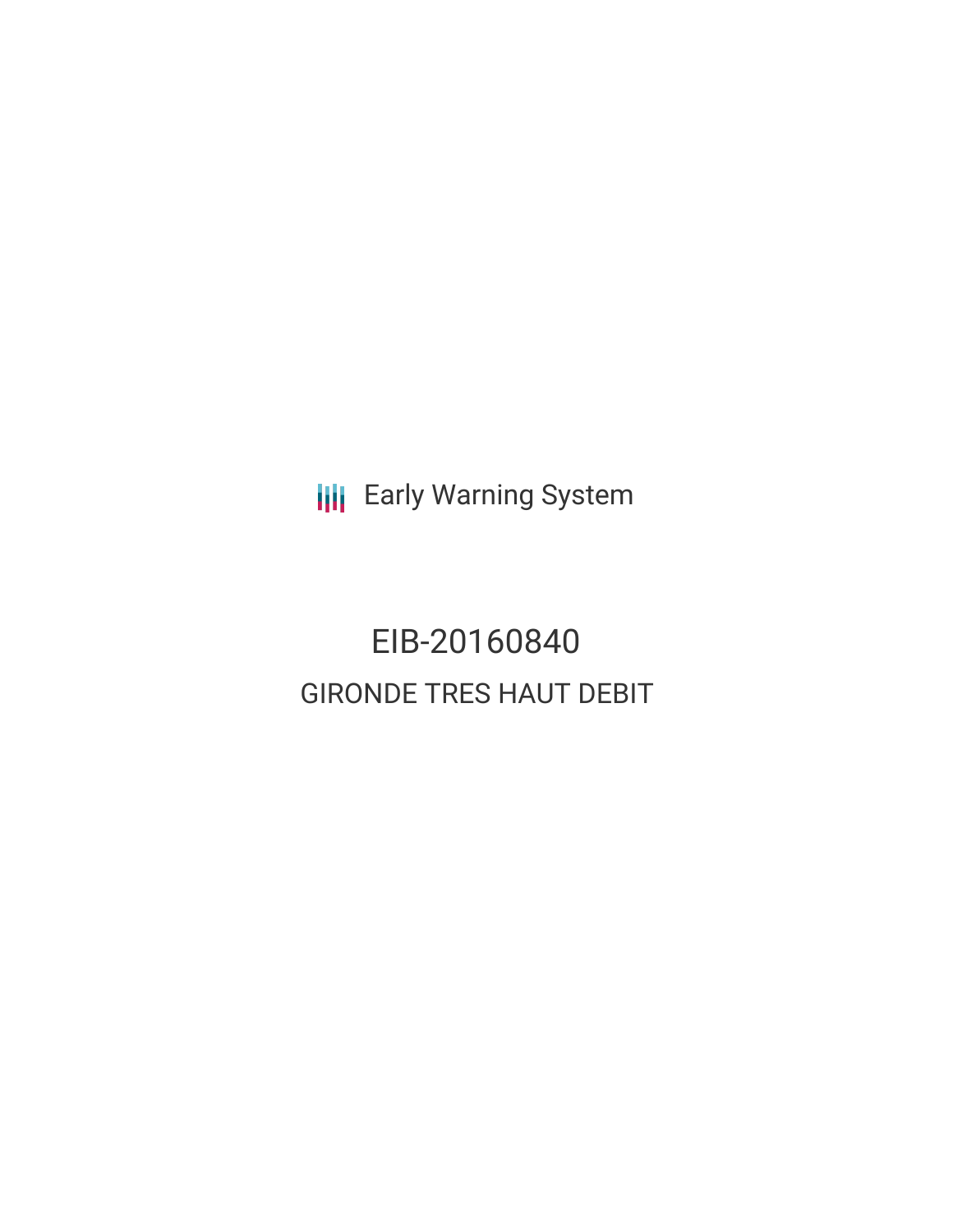

## **Quick Facts**

| <b>Countries</b>              | France                           |
|-------------------------------|----------------------------------|
| <b>Financial Institutions</b> | European Investment Bank (EIB)   |
| <b>Status</b>                 | Proposed                         |
| <b>Bank Risk Rating</b>       |                                  |
| <b>Borrower</b>               | SYNDICAT MIXTE GIRONDE NUMERIQUE |
| <b>Sectors</b>                | Communications                   |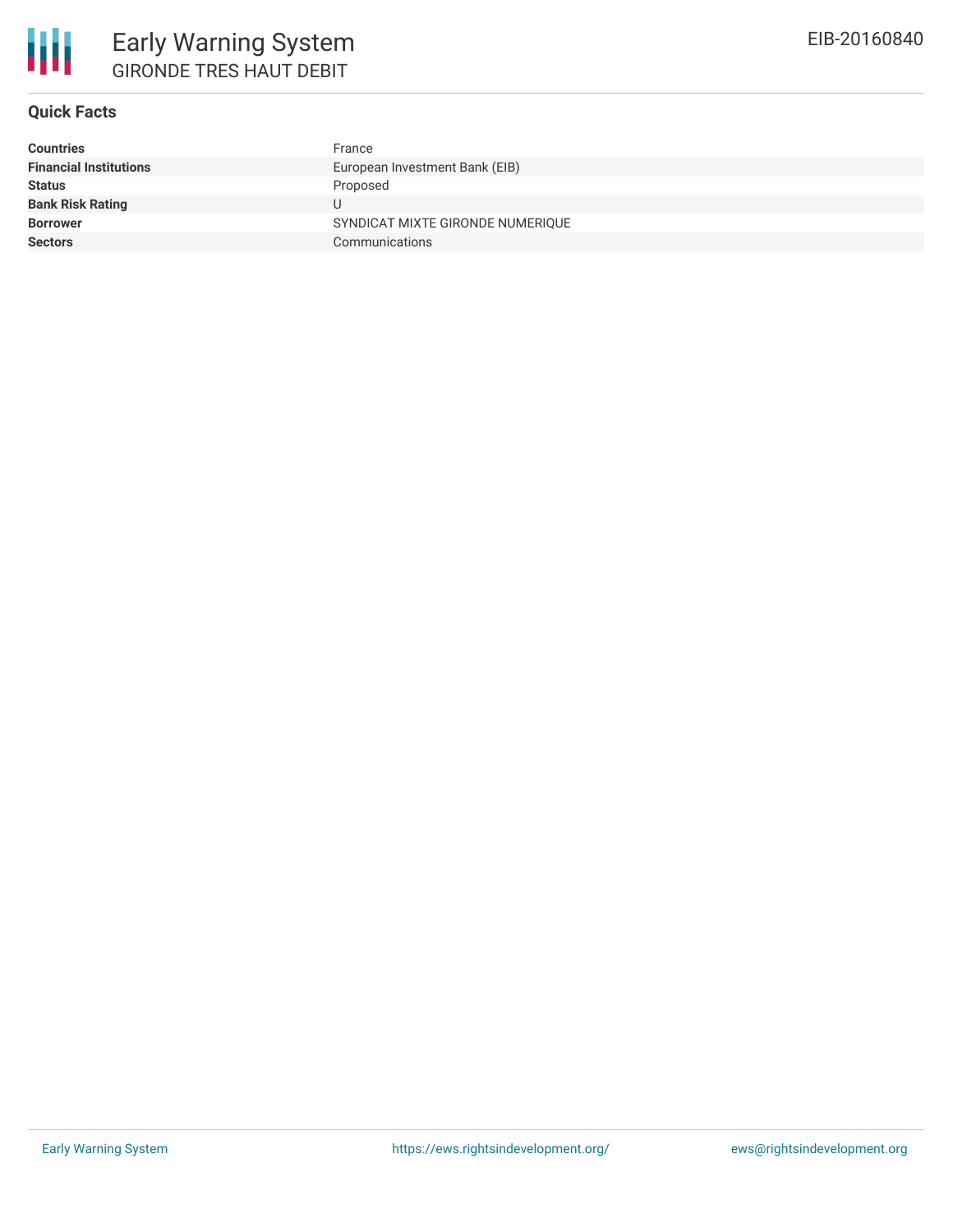

# **Project Description**

This project involves the design, roll-out and operation of a publicly owned fibre broadband network public initiative network (PIN) covering areas not served by commercial operators in the Gironde d ASpartement, France.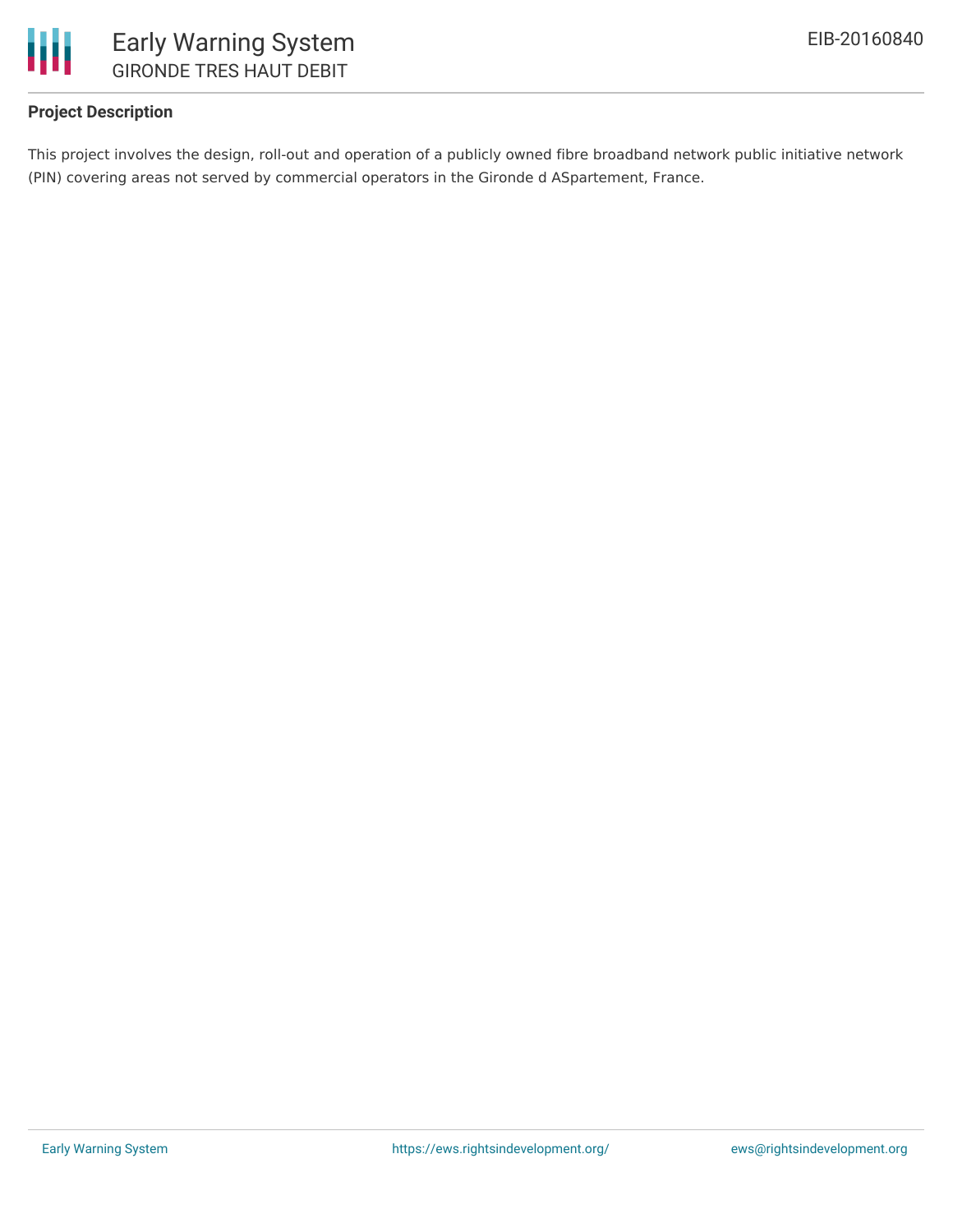

### **Investment Description**

European Investment Bank (EIB)